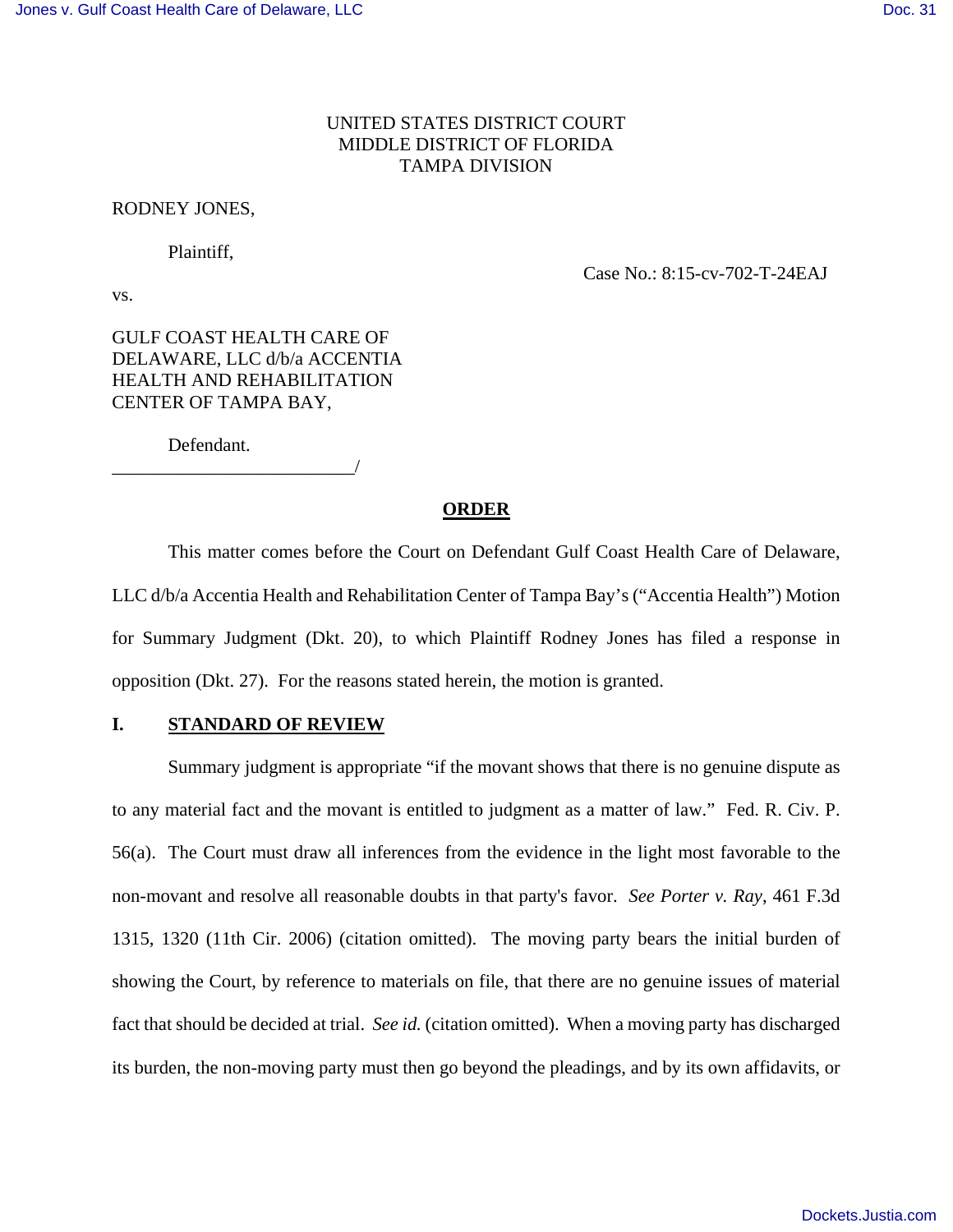by depositions, answers to interrogatories, and admissions on file, designate specific facts showing there is a genuine issue for trial. *See id.* (citation omitted).

## **II. BACKGROUND**

Plaintiff Rodney Jones went to work for Defendant Accentia Health on April 26, 2004 as an activity director. Accentia Health is a skilled nursing facility that provides long term care. In his position as activities director, Plaintiff oversaw five assistant activity directors, decorated the building for holidays and events, maintained calendars, charts and care plans, and oversaw outings, parties and recreation for Accentia Health's patients. Plaintiff also headed Accentia Health's volunteer program.

In August 2014, Plaintiff had an MRI performed on his right shoulder. It was determined that he needed surgery, and it was scheduled for September 26, 2014. Plaintiff applied for and was granted leave under the Family Medical Leave Act ("FMLA") for his surgery and rehabilitation, which began on September 26, 2014 and continued until December 18, 2014, meaning Plaintiff was to return to work from FMLA leave on December 19, 2014. On December 18, 2014, Plaintiff's doctor reported that Plaintiff would not be able to return to work on December 19, 2014 because he needed additional shoulder therapy.

Accentia Health required that Plaintiff provide a Fitness for Duty Certificate in order to be allowed to return to work. Plaintiff asked Donnie Daniels (Accentia Health's Administrator) if he could return to work on light duty despite not having the certificate. Because Plaintiff could not provide a Fitness for Duty Certificate on December 19, 2014, he did not to return work and Donnie Daniels permitted Plaintiff to take an additional 30 days of non-FMLA medical leave to complete his physical therapy. Plaintiff's new return date was set for January 18, 2015. Daniels confirmed this extended 30 day non-FMLA leave in a December 19, 2014 letter to Plaintiff.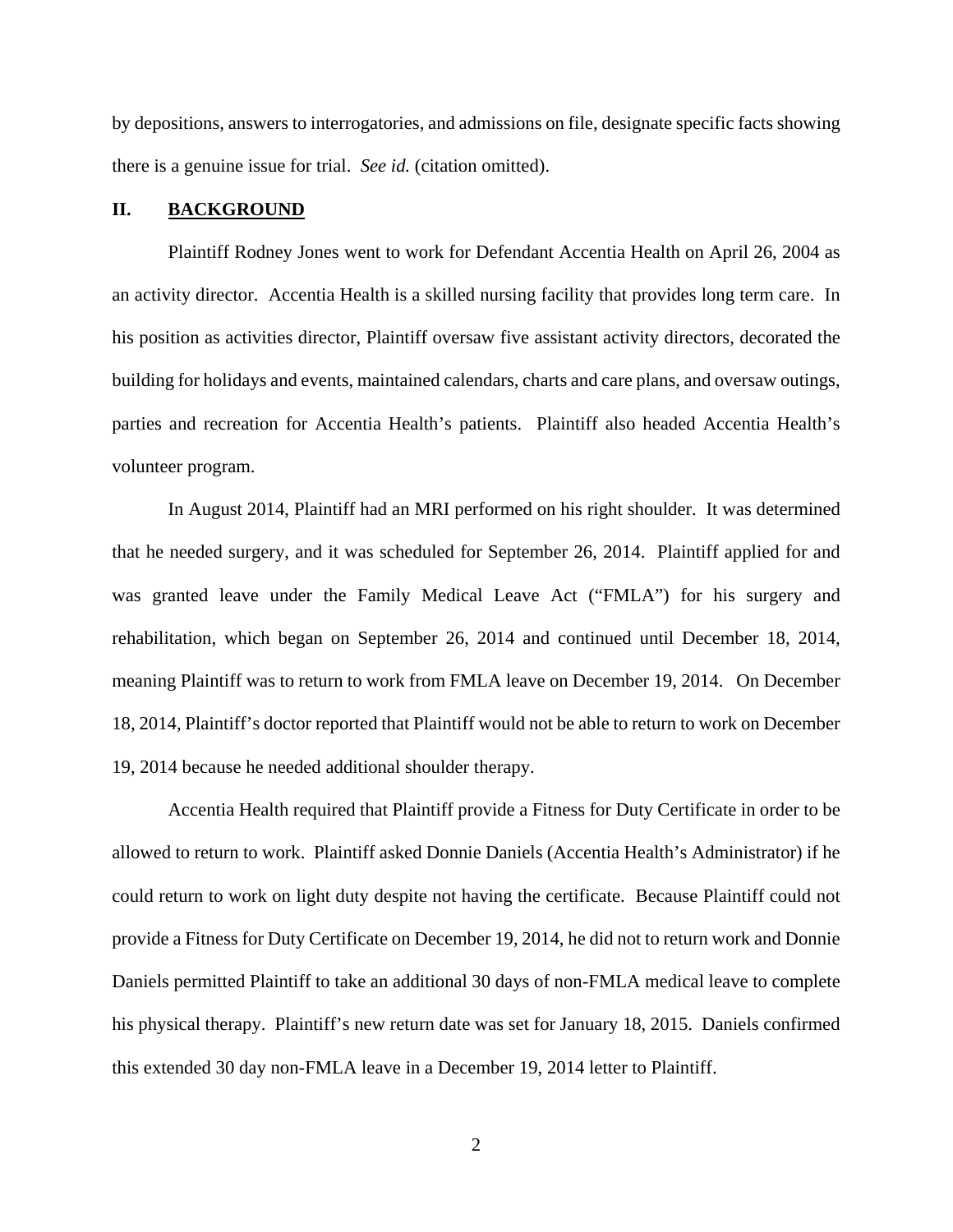Plaintiff twice visited Busch Gardens theme park in Tampa, Florida while he was on FMLA leave and he posted pictures of holiday decorations at Busch Gardens on his Facebook page. Plaintiff may have also texted some of these Busch Gardens pictures to his co-workers as ideas for holiday decorations at Accentia Health. During Plaintiff's 30 day non-FMLA medical leave, he visited the island of St. Martin for approximately three days. Plaintiff posted pictures and updates about his time in St. Martin on his Facebook page, including a picture on the beach, posing by a boat wreck, and a picture of Plaintiff wading/swimming in the ocean. At some point before the exhaustion of Plaintiff's 30 day non-FMLA medical leave, management at Accentia Health learned that Plaintiff was posting pictures and updates of his St. Martin trip while on medical leave.

In January 2015, Plaintiff's doctor completed an FMLA fitness for duty certification stating that Plaintiff could return to work on January 19, 2015. Plaintiff returned to work on that day and met with Daniels. Plaintiff presented the fitness for duty certification to Daniels. Daniels showed Plaintiff the Facebook pictures he posted of his trip to St. Martin and the pictures taken at Busch Gardens and told Plaintiff that he was suspended from employment pending an investigation. Plaintiff was allowed the opportunity to provide additional facts, but Plaintiff did not do so. Daniels subsequently terminated Plaintiff on January 23, 2015. Daniels testified that he terminated Plaintiff due to the poor judgment Plaintiff exhibited as a supervisor and the negative impact that his Facebook posts and text messages had among the associates as Accentia Health. Daniels contended that this was the type of behavior prohibited by Accentia Health's Social Media Policy, which Plaintiff signed and acknowledged on January 31, 2014.<sup>1</sup> Accentia Health's Director of HR, Dana Wood, also testified that Plaintiff's behavior violated the Social Media Policy. Plaintiff

<sup>&</sup>lt;sup>1</sup> The Social Media Policy provides that "I understand that Social Media usage that adversely affects job performance of fellow associates, residents, family members, people who work on behalf of Gulf Coast Health Care or violates the HIPPA privacy law may result in disciplinary action up to and including termination." Dkt. 19-2 at 131.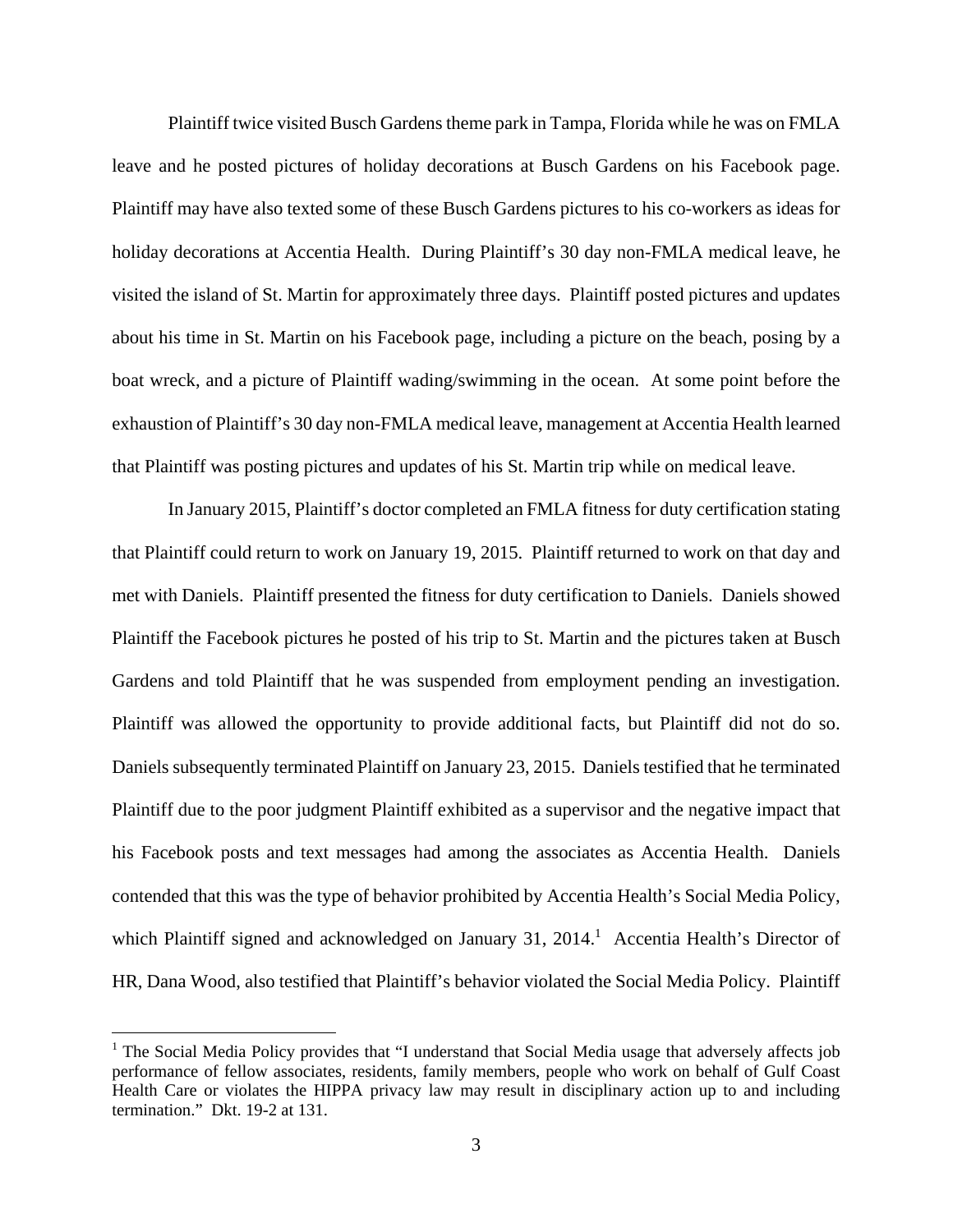states that Daniels did not specifically cite a violation of the Social Media Policy as the reason for his suspension and termination. Instead, in a declaration, Plaintiff stated that "Mr. Daniels told me that corporate believed I was abusing my FMLA leave" and that "I was suspended due to a misuse of my FMLA leave, based on my Facebook pictures." Dkt. 27-2 ¶ 32. Daniels denied telling Plaintiff that corporate said Plaintiff was abusing his FMLA leave and denied telling Plaintiff that he was suspended due to his misuse of FMLA. Dkt. 19-3 at 69-70.

 In his Complaint, Plaintiff also contended that two other Accentia Health employees were permitted to return to work "despite wearing medical devices." This allegation is relevant to Plaintiff's FMLA interference claim, and the Court previously denied Accentia Health's motion for partial judgment on the pleadings on the FMLA interference claim. The Court denied the motion based on Plaintiff's assertion he could prove through discovery that Accentia Health did not uniformly apply its fitness for duty certification policy to similarly situated employees returning from FMLA leave. Dkt. 16. Plaintiff did not identify the two individuals who wore medical devices in his Complaint. In the motion for summary judgment, Accentia Heath discusses employees Kasey O'Leary and Faith Turner and Plaintiff's response acknowledges that those are the two employees referred to in the Complaint. The Heath Administrator for Accentia Health, Kasey O'Leary, testified that she was out for a month on FMLA leave and was "fully released" upon her return. Although she was permitted to wear regular shoes upon her return, she wore a special shoe so that the area where she had a skin graft could fit into the shoe. Dkt. 27-1 at 18. O'Leary also testified that Faith Turner, Admissions Assistant at Accentia Health, returned to work wearing a boot on her foot. Turner produced a fitness for duty certificate upon her return from FMLA leave. *Id.* at 23-25. In her position as admissions assistant, Turner sat at her desk most of the day and also gave tours of the facility. *Id.*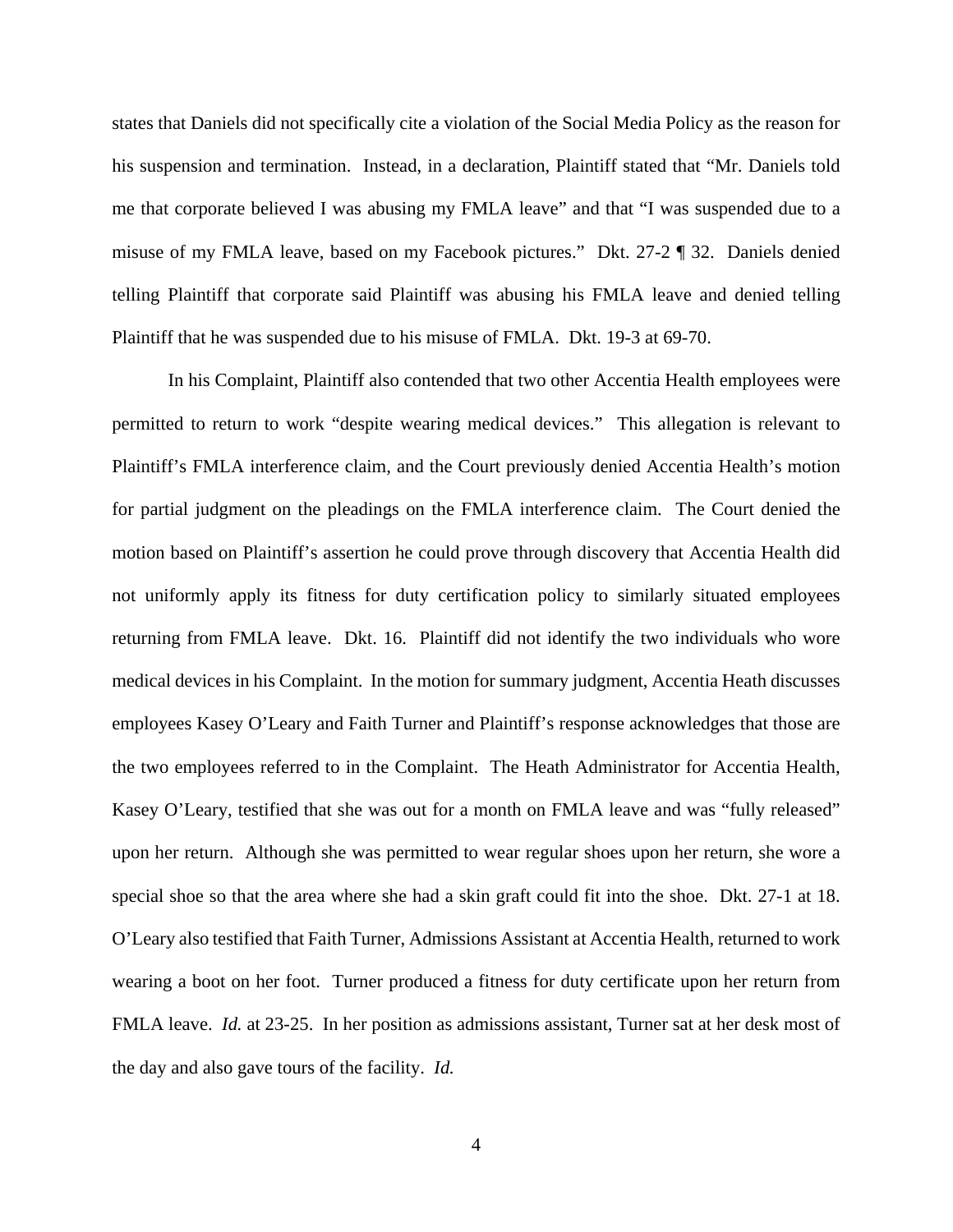Daniels testified that Accentia Health required associates returning from FMLA leave to produce a fitness for duty certification in order to return, as this was a policy of Accentia Health's. Dkt. 19-3 at 73, 74. In fact, Daniels agreed that while he was an administrator at Accentia Health, every associate (not just Plaintiff) returning from FMLA leave was required to produce a fitness for duty certificate. *Id.* at 73. As for the two other employees that wore "medical devices" upon their return from FMLA leave, Plaintiff testified that he did not know whether they were required to produce fitness for duty certificates or not. Dkt. 19-2 at 97-99.

# **III. MOTION FOR SUMMARY JUDGMENT**

The FMLA gives employees the right to twelve weeks of unpaid leave due to a serious health condition that makes the employee unable to work. 29 U.S.C. § 2612(a)(1). An employer must not "interfere with, restrain, or deny [an employee's] exercise of or [his] attempt to exercise" FMLA rights. 29 U.S.C. § 2615(a)(1).

There are two types of FMLA claims: (1) interference claims, where an employer denies or otherwise interferes with substantive rights under the FMLA; and (2) retaliation claims, where an employer retaliates against an employee for engaging in activity protected by the FMLA. *Penaloza v. Target Corp.*, 549 F. App'x 844, 847 (11th Cir. 2013). Plaintiff brings both claims in his Complaint. The Court will address each claim.

### **A. FMLA Interference**

 An employee claiming interference must show he was entitled to a benefit that he was denied. *Id.* (*citing Strickland v. Water Works & Sewer Bd.,* 239 F.3d 1199, 1206–07 (11th Cir. 2001)).

The FMLA does not require that employers provide more leave than the FMLA's 12–week entitlement. *Penaloza*, 549 F. App'x at 847. While employers may choose to give their employees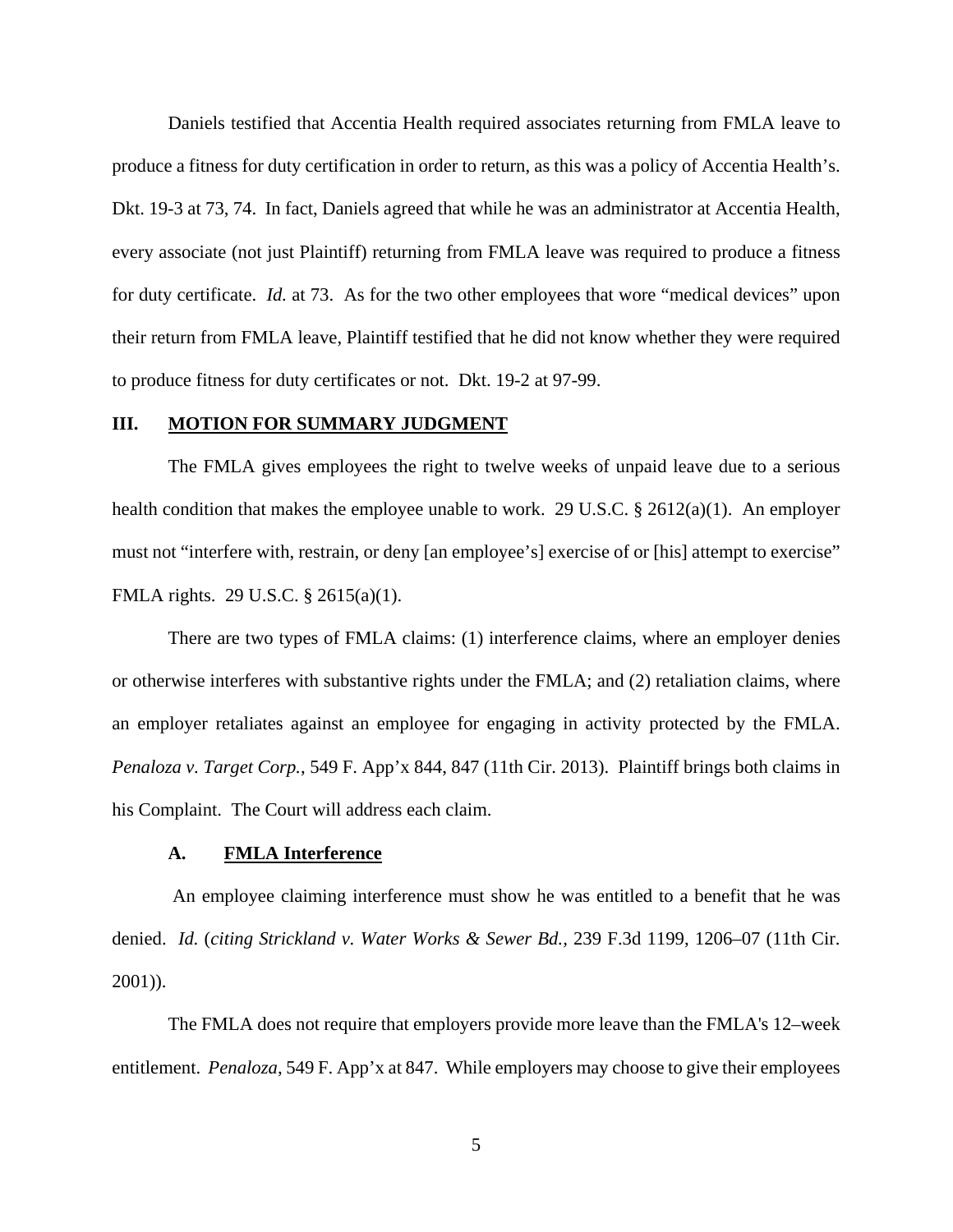more leave time than the FMLA mandates, the Eleventh Circuit has found "[t]he statute does not suggest that the 12 week entitlement may be extended." *McGregor v. Autozone, Inc.*, 180 F.3d 1305, 1308 (11th Cir. 1999). "As long as the employee has been given the requisite leave period, the statute does not forbid an employer from discharging an employee who fails to come back to work at the expiration of the leave. An employee's insistence on taking more leave than is allowed by the FMLA is not protected conduct." *Armburst v. SA-ENC Operator Holdings, LLC*, No. 2-14 cv-55-Ftm-38CM, 2015 WL 3465760, at \*5 (M.D. Fla. June 1, 2015).

An employee who takes FMLA leave is entitled "to be restored by the employer to the position of employment held by the employee when the leave commenced" "or [restored] to an equivalent position." *Diaz v. Transatlantic Bank*, 367 F. App'x 93, 95 (11th Cir. 2010) (quoting 29 U.S.C. § 2614(a)(1)(A)). "As a condition of restoration ..., the employer may have a uniformly applied practice or policy that requires each such employee to receive certification from the health care provider of the employee that the employee is able to resume work." 29 U.S.C. § 2614(a)(4). The "fitness-for-duty certification" is further discussed in 29 C.F.R. § 825.312, which provides:

> As a condition of restoring an employee whose FMLA leave was occasioned by the employee's own serious health condition that made the employee unable to perform the employee's job, an employer may have a uniformly-applied policy or practice that requires all similarly-situated employees (i.e., same occupation, same serious health condition) who take leave for such conditions to obtain and present certification from the employee's health care provider that the employee is able to resume work.

29 C.F.R. § 825.312(a).

It is not disputed that Plaintiff's FMLA leave began on September 26, 2014 and expired on December 18, 2014. Plaintiff did not return to work on December 19, 2014. By failing to return to work, Plaintiff forfeited his right to be reinstated under the FMLA. Because Plaintiff was given the requisite twelve week leave, the FMLA did not forbid Defendant from discharging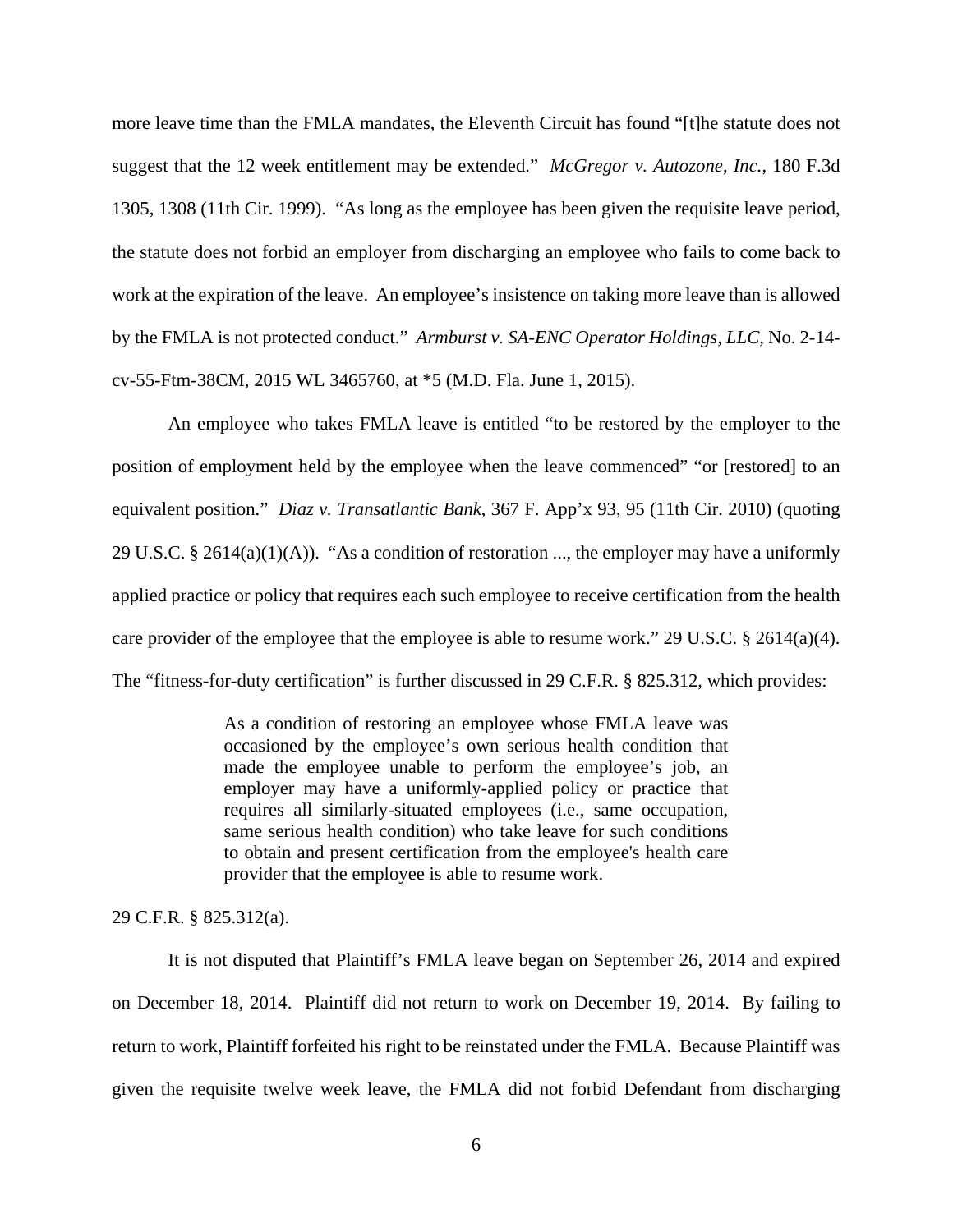Plaintiff after he failed to return to work at the expiration of the twelve week period. *See Armburst*, 2015 WL 3465760, at \*5.

The Court previously noted that Plaintiff contended that Accentia Health interfered with his right to return to work on December 19, 2104 by requiring that Plaintiff produce an FMLA fitness for duty certification in order to return from FMLA leave while Accentia Health permitted two other employees to return to work wearing medical devices. Plaintiff did not assert whether the other employees were required to produce fitness for duty certifications, and whether such employees were similarly situated, *i.e.,* same job and same medical condition. The Court permitted Plaintiff's interference claim to proceed as Plaintiff may have been able to prove as much through discovery. Plaintiff has failed to do so. Plaintiff failed to show that the employees were similarly situated: Plaintiff had shoulder surgery while the other two employees took leave for problems with their feet. The facts undisputedly show that Accentia Health applied a uniform policy for its employees returning from FMLA leave in that all employees were required to produce a fitness for duty certification. The two other employees Plaintiff asserts returned to work wearing medical devices obtained fitness for duty certifications before returning.

Because Plaintiff has failed to establish a prima facie case of FMLA interference, there is no genuine issue to preclude summary judgment on Plaintiff's FMLA interference claim. Accentia Health is entitled to summary judgment on this claim.

### **B. FMLA Retaliation**

In order to establish a claim of retaliation, an employee must prove that: (1) he engaged in a statutorily protected activity; (2) he suffered an adverse employment decision; and (3) the decision was causally related to the protected activity. *Strickland v. Water Works & Sewer Bd. of City of Birmingham*, 239 F.3d 1199, 1207 (11th Cir. 2001). "In other words, [unlike an

7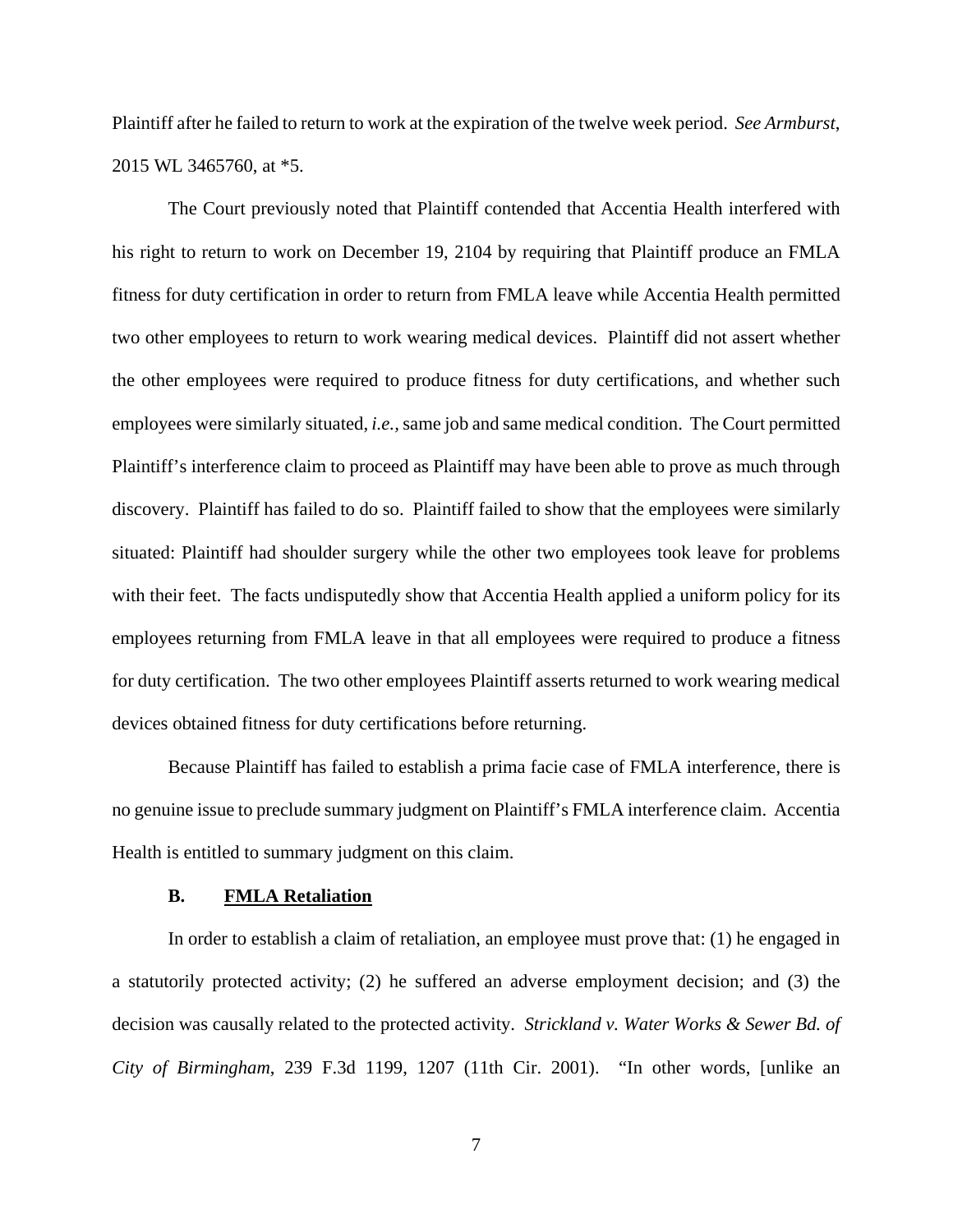interference claim,] a plaintiff bringing a retaliation claim faces the increased burden of showing that his employer's actions were motivated by an impermissible retaliatory or discriminatory animus." *Id.* (internal quotation omitted).

If the employee establishes a prima facie case of retaliation, the burden shifts to the employer "to articulate a legitimate reason for the adverse action." *Martin v. Brevard Cty. Pub. Sch.*, 543 F.3d 1261, 1268 (11th Cir. 2008) (*quoting Hurlbert v. St. Mary's Health Care Sys., Inc.*, 439 F.3d 1286, 1297 (11th Cir. 2006)). If the employer does so, the employee must then show that the employer's proffered reason was pretextual by presenting evidence "sufficient to permit a reasonable factfinder to conclude that the reasons given by the employer were not the real reasons for the adverse employment decision." *Id.* (internal quotation omitted).

Plaintiff here alleges that Accentia Health retaliated against him for taking FMLA leave by terminating his employment upon his return from non-FMLA medical leave. It is not disputed that the first two prongs of a prima facie retaliation claim are satisfied: (1) Plaintiff engaged in a statutorily protected activity by taking FMLA leave, and (2) he suffered an adverse employment decision when he was terminated. Accentia Health contends that Plaintiff's claim fails because he does not establish the third prong of causation. To prove a causal connection, the Eleventh Circuit requires a plaintiff only demonstrate that "the protected activity and the adverse action were not wholly unrelated." *Farley v. Nationwide Mut. Ins. Co.*, 197 F.3d 1322, 1337 (11th Cir. 1999) (internal citations omitted). A plaintiff satisfies this element if he provides sufficient evidence that the decision-maker became aware of the protected conduct, and that there was close temporal proximity between this awareness and the adverse employment action. *Id.* "Close temporal proximity between protected conduct and an adverse employment action is generally sufficient circumstantial evidence to create a genuine issue of material fact of a causal connection." *Hurlbert*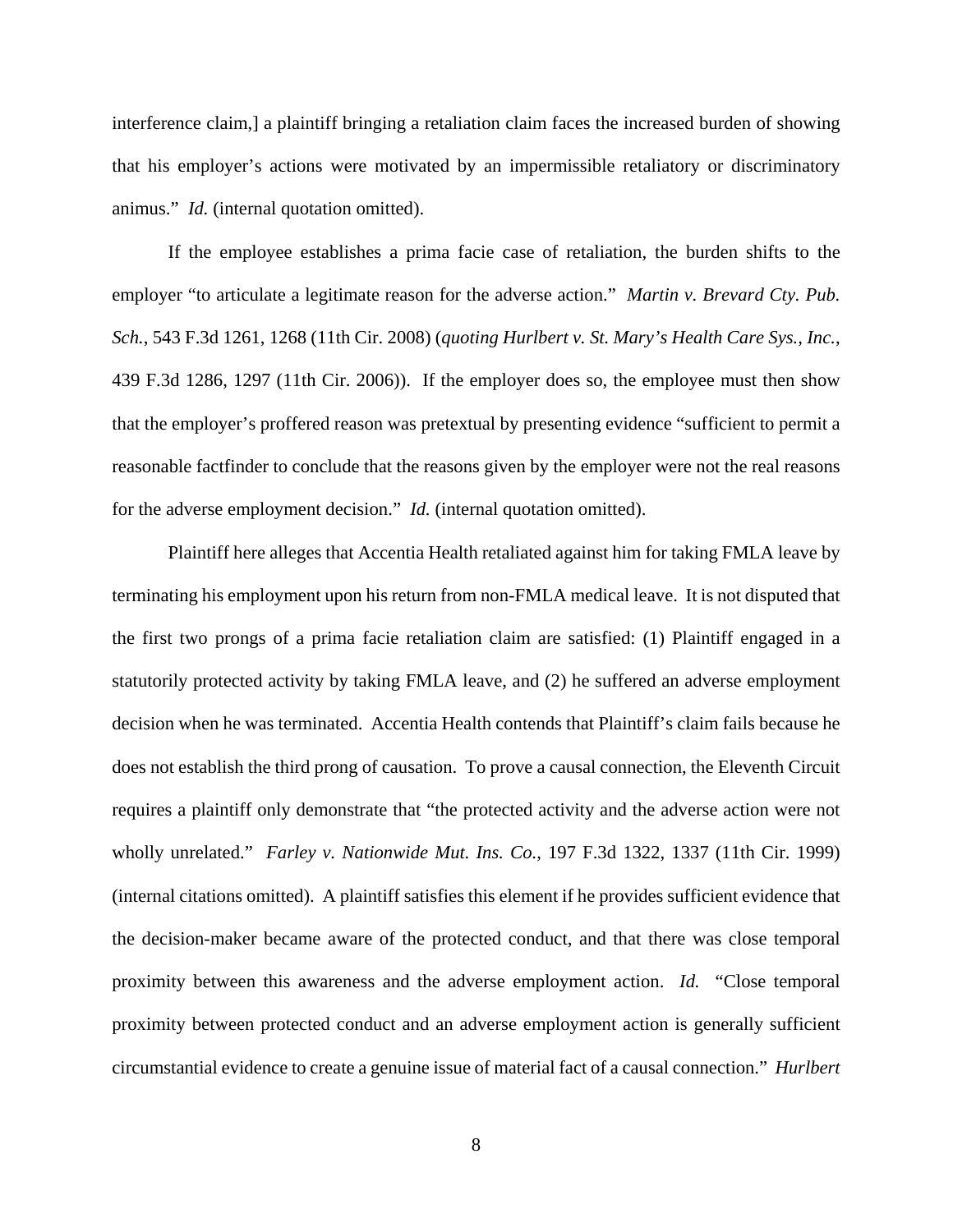*v. St. Mary's Health Care System, Inc.*, 439 F. 3d 1286, 1298 (11th Cir. 2006) (internal citation omitted). "[M]ere temporal proximity, without more, must be 'very close.'" *Thomas v. Cooper Lighting, Inc.*, 506 F.3d 1361, 1364 (11th Cir. 2007) (quoting *Clark County Sch. Dist. v. Breeden,* 532 U.S. 268, 273 (2001)). "A three to four month disparity between the statutorily protected expression and the adverse employment action is not enough." *Id.* (citing cases in support).

Plaintiff argues that the temporal proximity between the *end* of Plaintiff's FMLA leave (December 19, 2014) and the dates of his suspension and termination (January 19, 2015 and January 23, 2015) support causation. Accentia Health frames the issue of temporal proximity as evaluated between the dates of the beginning of Plaintiff's FMLA leave (September 26, 2014) and the date of his termination (January 23, 2015) – a four month period. Accentia Health is correct that the Eleventh Circuit measures temporal proximity in FMLA cases by comparing the date the leave *began* with the date of termination. *See, e.g., Penaloza v. Target Corp.*, 549 Fed. Appx. 844, 848 (11th Cir. 2013) (finding no causal connection in retaliation claim where plaintiff was terminated two weeks after her return from FMLA leave because the time period between her request for leave and termination was over three months and insufficient in itself to establish causation). Here, Plaintiff's request for FMLA leave was at least four months before he was terminated. Thus, without more, this is insufficient to support causation.

The Court may look to other factors, if present, that would support causation. *See Thomas*, 506 F.3d at 1364 (stating that in the absence of other evidence tending to show causation, if there is a substantial delay between the protected expression and the adverse action, the complaint of retaliation fails as a matter of law). In further support of causation, Plaintiff points to the fact that Daniels told Plaintiff upon his return from leave that he was suspended because corporate said Plaintiff was *abusing* his FMLA leave. Plaintiff does not show that he was fired for exercising his